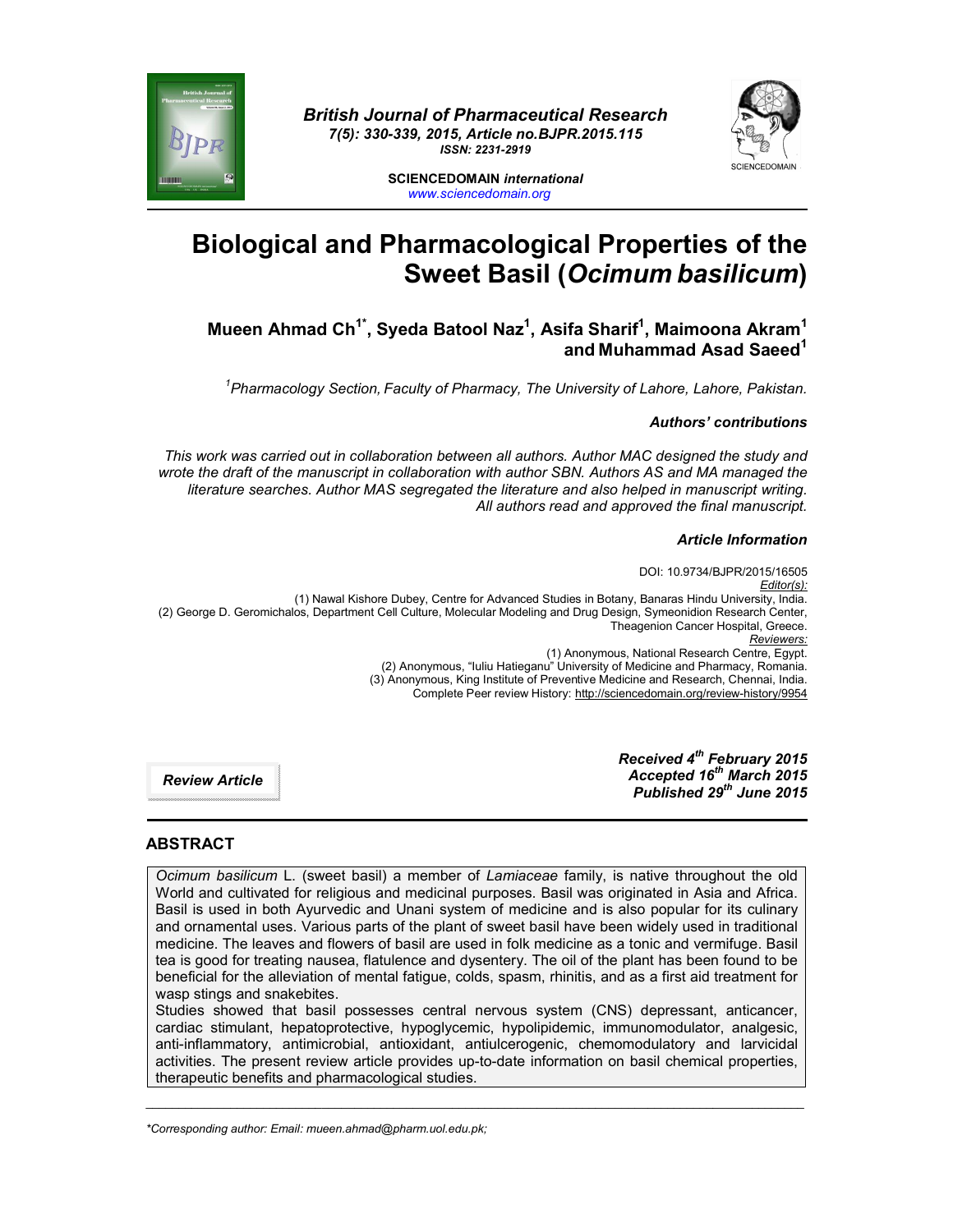*Keywords: Basil; antidiabetic; antihyperlipidemic; antimicrobial; anticancer; hepatoprotective; pharmacological studies.*

## **1. INTRODUCTION**

Plants are of the important sources of medicine and a large numbers of drugs in use today are derived from plants. *O. basilicum* L. commonly known as Sweet basil (*Lamiaceae*) is used in both Ayurvedic and Unani system of medicine [1]. It is also popular as ornamental crop [2]. Sweet basil is indigenous to lower hills of Punjab in India, Persia and Sindh but also grown in several Mediterranean countries including Turkey [3]. *O. basilicum* is being known by different names in different languages around the world. In Hindi and Bengali, it is known as Babui Tulsi [3,4]. In English, it is known as Basil, Common Basil or Sweet Basil [5]. In Arabic the plant is known as Badrooj, Hebak or Rihan; as Nasabo or Sabje in Gujrati and as Jangli Tulsi in Urdu. Tohrakhurasani and Okimon are the names of the plant in Persian and Unani languages respectively [6].

## **1.1 Etymology and History of Basil**

Basil was originated in Asia and Africa [7]. In Hindu houses, basil is used to protect the family from evil spirits [8]. In early 1600s, the English used basil in their food and in doorways to ward off uninvited pests, such as flies as well as evil spirits. Sweet basil has been grown and sold in New York State since the end of the 18th century [9].

## **1.2 Botanical Description of Basil**

Sweet basil is an autogamous, aromatic and herbaceous plant that is annual and perennial [10], grows 1-2 feet in height [11]. Basil produced large green leaves around 2 inches in length, throughout the summer [12]. Basil flowers are commonly removed to increase yield of leaves [13]. Calyx is five mm long, enlarging in fruit and very shortly pedicels. Its lower lip with the two central teeth is longer than the rounded upper lip. The bracts are stalked (shorter than the calyx), ovate and acute. Corolla is 8-13 mm long and white, pink or purplish in color. Nut lets are about two mm long, ellipsoid, black and pitted [6]. Sepals of flower are five and remain fused into a 2-lipped calyx. Ovary is superior and is a 2 carpellary, 4-locular and a 4-partite fruit of four achiness [5].

#### **1.3 Traditional Uses**

Basil is well-known for its folk medicinal value and is accepted officially in a number of countries [14]. The leaves and flowers of basil are used in folk medicine as a tonic and vermifuge, and basil tea is good for treating dysentery, nausea and flatulence. The oil of the plant is beneficial for the alleviation of spasm, rhinitis mental fatigue, cold, and as a first aid treatment for wasp stings and snakebites [15]. It has been used as a folk remedy for boredom and convulsion [16,17,18]. Basil cures headache, improves digestion and is also good for toothache, earache and for curing epistaxis when used with camphor. Infusion of plant is effective in cephalagia, gouty joints, fever, otitis and snake bite [6]. The plant is effective in treatment of stomach problems, fever, cough, gout and given internally to treat cystitis, nephritis and in internal piles [3]. Infusion of basil seed is used to treat gonorrhea, chronic diarrhea and dysentery. Plant is also used to keep away insects and snakes [19].

## **2. PHARMACOLOGICAL PROPERTIES**

## **2.1 Analgesic and Anti-inflammatory Activity**

Methanolic extract of *O. basilicum* leaves showed analgesic activity at 200 mg/Kg concentration evaluated in Swiss Albino mice and its analgesic activities was comparable with aspirin [20]. In another study evaluating the antinociceptive effects of *O. basilicum's* essential oil in mice by acetic acid-induced writhing test, it was observed a reduction of the abdominal contraction at 50, 100 and 200 mg/Kg body weight. In hot plate test, essential oil at 50 mg/body wt. increased the latency of pain. The results of peripheral and central antinociceptive effects of essential oils are related to the inhibition of the biosynthesis of pain mediators, such as prostaglandins, prostacyclins and opioid receptors interaction [21].

The effects of *O. basilicum* tincture (1:10) in acute inflammation induced with turpentine oil in Wistar male rats were examined and compared with diclofenac. *O. basilicum* tincture markedly suppressed the total leukocyte count, activation of circulating phagocytes and monocyte percentage but had a mild inhibitory effect on NO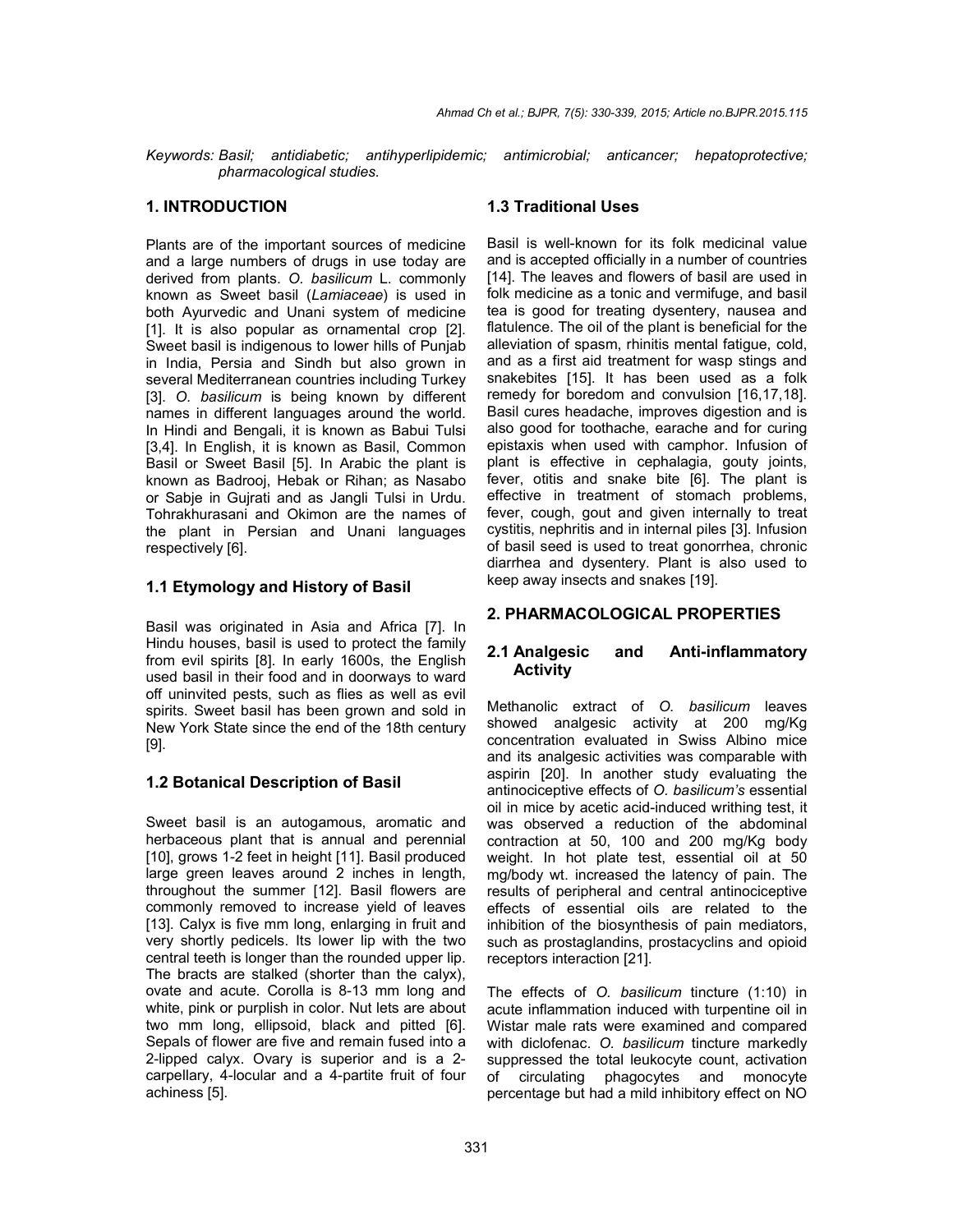synthesis. *O. basilicum* tincture presented a smaller inhibitory effect on all tested parameters as compared to diclofenac [22].

#### **2.2 Hypoglycemic and Hepato-protective Activity**

*In-vitro* hypoglycemic activity of basil aqueous extract in mice was investigated. The extract showed significant dose-dependent inhibition against rat intestinal sucrose, maltose and porcine pancreatic α-amylase. The inhibition was marked against maltose as compared to sucrose. These effects may be due to the high level of total polyphenol content and flavonoid contents. The results showed that basil aqueous extract via antioxidant and possibly α-glucosidase and αamylase inhibiting activities, offered good response to control diabetes [23].

The ethanolic extract of leaves of *O. basilicum* showed hepatoprotective effects against  $H_2O_2$ and CCI<sub>4</sub> induced liver damage. The extract exhibiting significant activity in superoxide radical and nitric oxide radical scavenging, indicated their potent antioxidant effects and also showed significant anti-lipid peroxidation effects [24].

The effect of methanolic leaf extract of *O. basilicum* after induction of hematotoxicity by benzene in Swiss albino mice, was evaluated by following the hematological parameters (Hb%, RBC and WBC counts), cell cycle regulatory proteins expression and DNA fragmentation analysis of bone marrow cells. It was observed an up-regulation of p53 and p21 and downregulation of levels of CDK2, CDK4, CDK6 and cyclins D1 and E. DNA was less fragmented. The secondary metabolites of basil leaf extract, comprising essential oil monoterpene geraniol and its oxidized form citral as major constituents, presented modulatory effect in hematological abnormalities and cell cycle deregulation induced by benzene in mice [25].

## **2.3 Antihyperlipidemic and Anti-Ulcerative Activity**

Lipid lowering effects of aqueous *O. basilicum*  extract in Triton induced hyperlipidemic rats were investigated. At 24 hr following *O. basilicum* administration, total cholesterol, LDL-cholesterol and triglycerides levels decreased by 56%, 68% and 63%, respectively in comparison with the Triton treated group, but HDL-cholesterol was not increased markedly. The antihyperlipidemic effect exerted by *O. basilicum* extract was significantly stronger than the effect induced by Fenofibrate treatments. Moreover, *O. basilicum* aqueous extract also showed a very high antioxidant property [26].

Ethanolic and aqueous extracts of *O. basilicum*  whole plant prevented the development of cysteamine hydrochloride induced gastric and duodenal ulceration and increased healing of gastric ulceration in rat models [27]. In experimental animal models, *O. basilicum*'s fixed oil presented significant antiulcer activity against aspirin, indomethacin, alcohol, histamine, reserpine, serotonin and stress-induced ulceration. It was found that antiulcer activity could be due to the lipoxygenase inhibiting, histamine antagonistic and anti-secretory effects of the oil [28]. Methanolic and aqueous extract of Aerial parts of *O. basilicum* reduced the ulcer index in aspirin induced gastric ulcer in rats. Gastric mucosal strength is enhanced due to reduction in acid and pepsin outputs [29].

## **2.4 Cardioprotective and Stimulant Activity**

The effects of ethanolic extract of aerial parts of basil on cardiac functions and histopathological changes produced in isoproterenol-induced myocardial infarction (MI) were examined. All doses of the extract notably reduced the STsegment elevation induced by isoproterenol. Basil extract markedly improved fibrosis and myocardial necrosis, suppressed left ventricular contractility and significantly increase left ventricular end-diastolic pressure. In addition to *in vitro* antioxidant activity, the extract significantly reduced the elevation of malondialdehyde levels both in the myocardium and the serum. The results of the study showed that basil strongly protected the myocardium against isoproterenol-induced infarction and explain that the cardioprotective effects could be related to antioxidative activities [30].

The alcoholic extract of aerial parts of basil produced marked negative chronotropic and positive ionotropic actions on frog heart. A notable decrease in membrane Mg<sup>+2</sup>ATPase and increase in  $Ca^{2}$  and Na<sup>+</sup>/K<sup>+</sup> ATPase are the basis for the cardiotonic effect. The aqueous extract produced positive ionotropic and positive chronotropic effects. The cardiotonic and ßadrenergic effects were produced by the aqueous and alcoholic extracts respectively [1].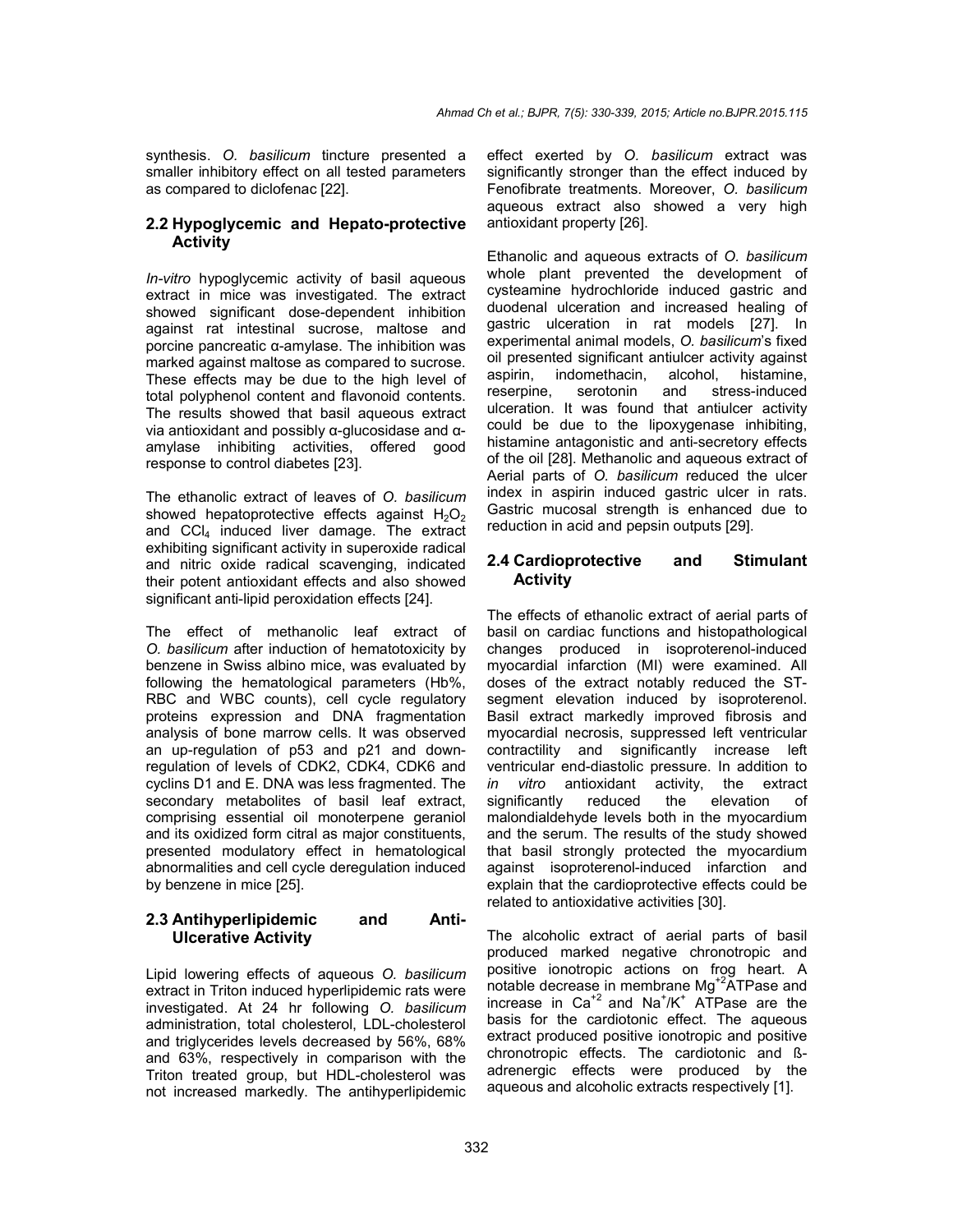#### **2.5 Sedative, Hypnotic and Anticonvulsant Activity**

The aerial part essential oil of *O. basilicum* was screened for its sedative, hypnotic, anticonvulsant and local anesthetic activities in mice. Motor impairment was produced at higher doses. The convulsions and percent of colonic seizures increased in a dose-dependent manner of *O. basilicum* oil. All doses of the essential oil higher than 0.2 ml/Kg increased Pentobarbitone sleeping time in mice. The  $ED_{50}$  values of the basil oil were 1.27 ml/Kg, 0.43 ml/Kg, and 0.61 ml/Kg, against convulsions induced by strychnine, picrotoxin and pentylene tetrazole, respectively. A nerve block model was used in study to evaluate local anesthetic activity of the *O. basilicum* oil by using frog, revealed that it had no local anesthetic effect [16]. In another study essential oil did not interfere with the convulsions induced by strychnine. An interaction with central GABAergic receptors could be responsible for CNS depressant and anticonvulsant properties [17]. The effects of essential oils fragrance on humans inhaling was observed by a sensory test, a portable forehead surface electroencephalographic (IBVA-EEG) measurement and a multi-channel skin thermometer study. Impression of basil was more effective after work than before work, leading to decreased arousal response [31].

#### **2.6 Memory Retention and Stroke Preventive Activity**

Hydroalcoholic extract of green basil markedly increased memory retention and retrieve memory in mice with 400 mg/kg. The results showed that memory enhancing effects of basil are due to antioxidant activity of flavonoids, tannins and terpenoids [32].

The effects of ethyl acetate extract of *O. basilicum* leaves on ischemia and reperfusioninduced cerebral damage and motor dysfunctions in mice, were investigated. Pretreatment with basil extract significantly reduced lipid peroxidation and cerebral infarct size,<br>restored alutathione (GSH) content and qlutathione (GSH) content and attenuated impairment in motor coordination and short-term memory. The results of this study suggested that basil could be useful clinically in the prevention of stroke [33].

## **2.7 Antimicrobial Activity**

The antibacterial activity of the essential oils was examined against multi resistant *Escherichia coli* strain ATCC 25922, as well as 60 other clinical strains of *Escherichia coli* also including extended spectrum β-lactamase positive bacteria. Test showed that basil oil has a greater ability to inhibit bacterial growth but not effective in resistant strains in nosocomial infections [22]. In another study, methanolic, ethanolic and aqueous extracts of *O. basilicum* stem bark elicited antimicrobial activities with zones of inhibition ranging from 8 to 20, 5 to 12 and 0 to 8 mm for methanol, ethanol and water extracts, respectively. The minimum inhibitory concentration (MIC) of the ethanol extract ranged from 0.5 to 6.25 mg/ml and methanol extract was between 0.5 to 10 mg/ml. The minimum bactericidal concentration (MBC) for methanol extract ranged between 2.0 and 20 mg/ml, while for ethanol ranged from 2.0 to 12.50 mg/ml. All the extracts exhibited significant activity against *Candida albicans* is an indication of their broad spectrum antimicrobial potential [34]. Ethanol, methanol, and hexane extracts from *O. basilicum* were examined for their *in vitro* antimicrobial properties. Out of three extracts of *O. basilicum,* hexane extract showed a greater and broader spectrum of antibacterial activity [34]. The antibacterial activity of essential oils and methanol extract of leaves and stem of *O. basilicum* was examined for controlling the growth of food-borne pathogenic bacteria. *O. basilicum* displayed a greater potential of antibacterial activity against *Bacillius cereus, B. subtilis, B. megaterium, Staphylococcus aureus, Listeria monocytogenes, Escherichia coli, Shigella boydii, S. dysenteriae, Vibrio parahaemolyticus, V. mimicus, and Salmonella typhi* [36]. In another study, essential oil obtained from the aerial parts of *O. basilicum* showed a strong inhibitory effect against multidrug resistant clinical isolates from the genera *Staphylococcus, Pseudomonas and Enterococcus* [37]. Essential oils and linalool, the most abundant component, exhibited antibacterial activity against bacterial strains: *S. aureus, E. coli, Mucor mucedo, Fusarium solani, Botryodiplodia theobromae, B. subtilis, Pasteurella multocida* and pathogenic fungi *Aspergillus niger, Rhizopus solani* [38]. In other study, essential oils from leaves of basil plant were found effective against *B. cereus* and *S. aureus* with MICs ranging 36-18 μg/mL and 18 μg/mL and *E. coli* and *P. aeruginosa* 18-9 μg/mL [39]. Gel formulations of essential oils and acetic acid and keratolytic medication were examined in different combinations for their antimicrobial effectiveness in patients affected by acne. The results were found good especially for the acetic acid mixture, which achieved improvements of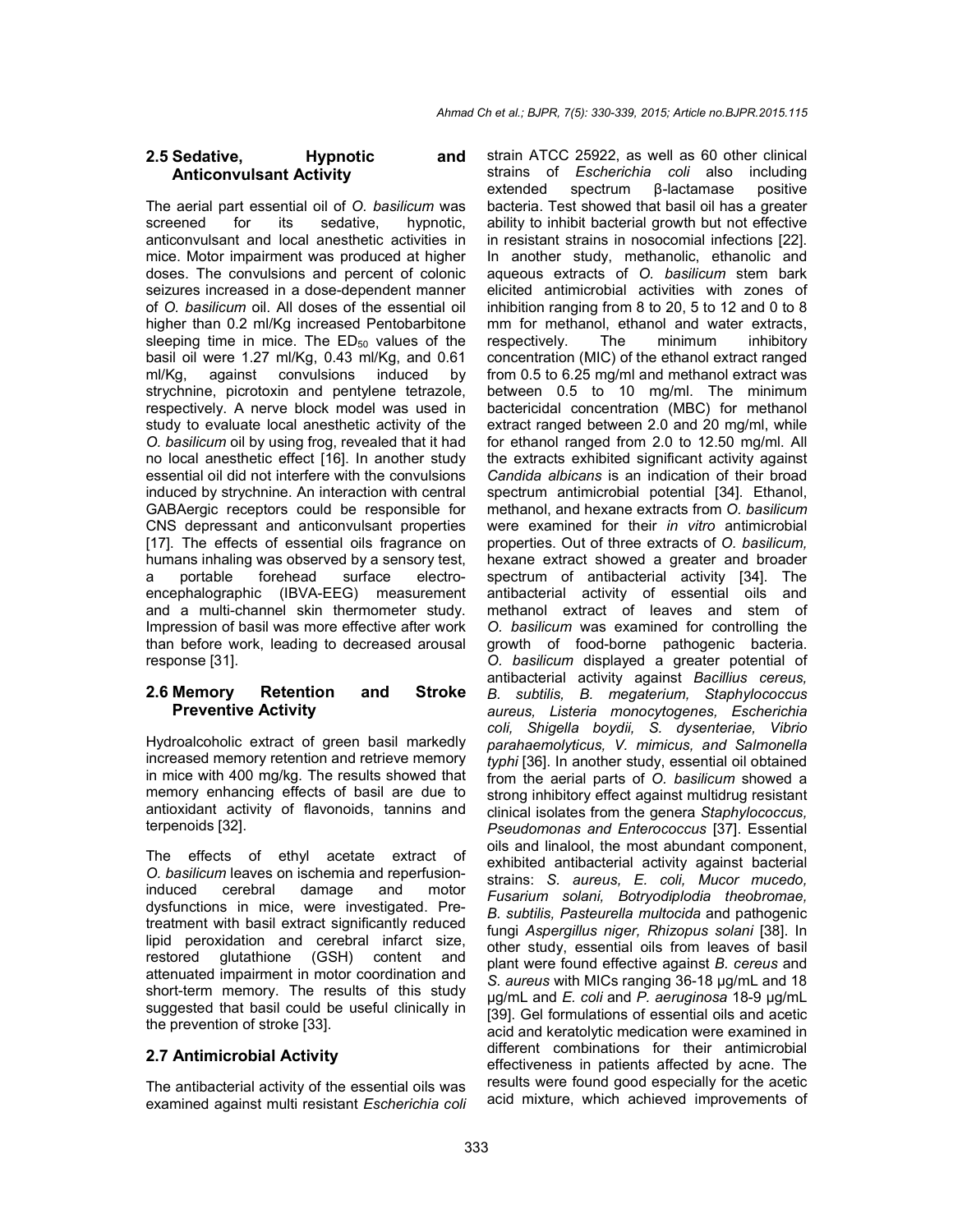75%. This appeared to be a result of their joint keratolytic activity and antiseptic [40].

#### **2.8 Antimycobacterial and Antiviral Activity**

The crude methanolic extract from the aerial parts and nine compounds were investigated for antituberculosis activity against *Mycobacterium tuberculosis* H37Rv that exhibited up to 49% inhibition of *M. tuberculosis* at 6.25 μg/ml, supports the use of this plant in ethnomedicine as a treatment for symptoms of tuberculosis [41].

Crude aqueous and ethanolic extracts of *O. basilicum* and its selected purified components, namely linalool, apigenin and ursolic acid, exhibited a broad spectrum of antiviral activity. Among these compounds, ursolic acid showed the greatest activity against DNA viruses: herpes viruses-1, enterovirus71 and RNA viruses: coxsackie virus B1 and adenoviruses-8. Linalool showed strongest activity against AVD-II, while apigenin exhibited increased activity against HSV-2, ADV-3, hepatitis B surface antigen and hepatitis B antigen [42]. In another study the aqueous extracts of *O. basilicum* showed potent anti-HIV-1 activity with an  $ED_{50}$  of 16  $\mu$ g/ml [43].

#### **2.9 Larvicidal and Antiparasitic Activity**

85% mortality was observed in case of *O. basilicum* against the malarial vector and the methanolic extract can be used as bio-pesticide [18]. Repellency against the adult females of *Culex pipiens* was observed by essential oils extracted from the dried foliage of *O. basilicum*  [44]. Significant toxic effect was observed by the essential oil against late third-stage larvae of *Culex tritaeniorhynchus*, *Aedes albopictus* and Anopheles subpictus with LC<sub>90</sub> values of 23.44, 21.17 and 18.56 ppm and  $LC_{50}$  values of 14.01, 11.97 and 9.75 ppm respectively [45].

The effects of *O. basilicum* essential oil on *Giardia lamblia* and interaction of these parasites by peritoneal mouse macrophage were examined. The essential oil (2 mg/ml) and its purified substances; Linalool (300 µg/ml) exhibited antigiardial activity by clearly inhibiting cysteine proteases [46]. In another study, the effects of *O. basilicum* oil on *Trichomonas vaginalis* trophozoites were examined. The minimal lethal concentration of *O. basilicum* oil was 30 μg/ml after 24 hr incubation, 20 μg/ml after 48 hr and 10 μg/ml after 96 hr. Basil oil was responsible for significant damage of the membrane system of the trophozoites and extensive vacuolization of the cytoplasm, leading to inhibition of growth of *T. vaginalis* trophozoites [47].

#### **2.10 Chemopreventative and Chemomodulatory Activity**

Ethanolic and aqueous extract of *O. basilicum* caused the alterations in O,6-methylguanine-DNA methyl transferase (MGMT) activity and expression in human peripheral blood lymphocytes and cancer cell lines. Increased MGMT activity is considered beneficial chemoprevention strategy. It also elevated glutathione S-transferase-pi (GSTP1) expression but to a lesser extent than MGMT [48].

The effects of hydroalcoholic extract of the fresh leaves of *O. basilicum* on the liver of 8-9 weeks old Swiss albino mice were examined. Basil leaf extract, showed anticarcinogenic potential at peri-initiational level and found very effective in inhibiting carcinogen-induced tumor. Basil leaf extract inhibited the Phase I enzyme activity and augmented chiefly the Phase II enzyme activity that is associated with detoxification of xenobiotics. Basil extract induced antioxidant level by prominent reduction of lipid peroxidation and lactate dehydrogenase formation [49].

## **2.11 Anticancer Activity**

The oil samples of *O. basilicum* at different concentrations ranging from 0.019 to 4.962 mg/ml were examined on human mouth epidermal carcinoma (KB) and murine leukemia (P388) cell lines for anti-proliferative activity of essential oil by using MTT assay. The highest anti-proliferative activity was observed with  $IC_{50}$ value of 0.0362 mg/ml (12.7 times less potent than 5-fluorouracil (5FU) in P388 cell line [50]. In another study, essential oil against the human cervical cancer cell line (HeLa), human laryngeal epithelial carcinoma cell line (HEp-2) and NIH 3T3 mouse embryonic fibroblasts is investigated by using a methyl thiazol tetrazolium. The  $IC_{50}$ values obtained were 90.5 and 96.3 µg/ml, respectively and the results showed that basil oil has potent cytotoxic effect [51].

## **2.12 Cytoprotective and Immunomodulatory Activity**

The cytoprotective effects of rosmarinic acid against aflatoxin, mycotoxin and ochratoxin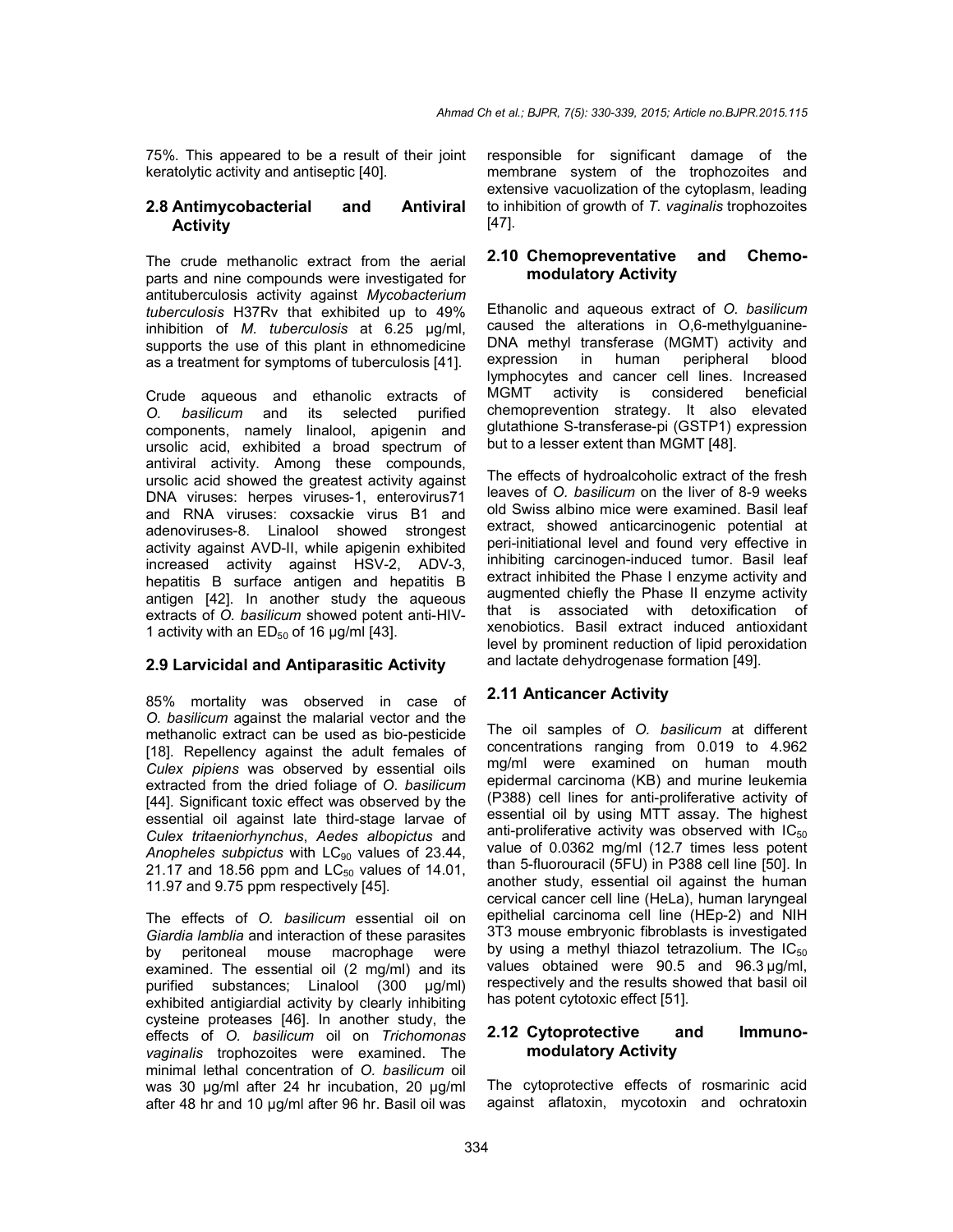induced cytotoxicity and carcinogenicity was investigated in hepatoma-derived cell line (HepG2) of human. Rosmarinic acid dose dependently inhibited DNA and protein synthesis. Apoptosis cell death was prevented by reduction of DNA fragmentation and inhibition of caspase-3 activation [52].

The aqueous and ethanolic extracts derived from the basil leaves showed a marked increase circulating antibody titer in response to sheep red blood cells (SRBCs) at 400 mg/kg/day in mice. As compared to control group, basil showed a significant increase in both primary and secondary haemagglutination (HA) titer in<br>cyclophosphamide treated group. Basil cyclophosphamide treated group. Basil prominently potentiated the delayed type hypersensitivity (DTH) reaction by favoring the footpad thickness response to SRBCs in sensitized mice. Also basil produced a marked increase in percentage neutrophils adhesion to nylon fibers and phagocytic activity. It was suggested that immunostimulant effect of basil could be due to the flavonoid content [53].

#### **2.13 Antioxidant Activity**

*In vitro* antioxidant activities of ethanolic, carbon tetrachloride and chloroform extract of *O. basilicum* was evaluated by using DPPH, hydroxyl and nitric oxide radical scavenging assay and reducing power assay. Ethanolic extract of *O. basilicum*s showed more antioxidant activity as compared to standard antioxidants [34]. To investigate the formulation antioxidant effect, formulation having 3% of the concentrated extract of Basil was tested. Formulation showed prominent effects on skin moisture volume, skin roughness, skin wrinkles, skin scaliness and skin smoothness and showed a prominent increase in energy. The results elicited that formulation containing extract of Basil exert anti-aging effects after topical application [54]. A similar study was done on ethanolic extract of leaves of *O. basilicum* which display significant nitric oxide and superoxide radical scavenging activity, indicating their potent antioxidant effects [24]. In another study, it was observed that aqueous and ethanolic extracts from *O. basilicum* increased the O6-methylguanine-DNA methyl transferase, responsible for antioxidant effects in human cells, also increased glutathione S-transferase-P1 to a smaller extent [48]. At the doses of 200 and 400 mg/Kg body weight of hydroalcoholic extract of the fresh Basil leaves was very effective in elevating antioxidant enzyme response by prominently increasing the hepatic glutathione reductase, superoxide dismutase and catalase

activities. Induction in antioxidant level was also observed that correlates with the significant suppression of lipid peroxidation and lactate dehydrogenase formation [49]. The essential oils from aerial parts of basil exhibited good antioxidant activity as measured by DPPH free radical-scavenging ability, inhibition of linoleic acid oxidation and bleaching β-carotene in linoleic acid system [38]. Water, acetone and ethanolic extracts from leaves and flowers of basil were tested *in vitro* for their antioxidant ability. The results exhibited antioxidant activity which may be due to its lipid peroxidation inhibition, metal chelating activities and radical scavenging properties [55]. The antioxidant properties of five different extracts of *O. basilicum* were studied. Ethyl acetate nbutanol and aqueous extracts showed very strong free radical scavenging activity. The antioxidant activity was also explained by the levels of phenolics and flavonoids contents in the extract [56].

#### **2.14 Effect on Testicular Toxicity and Fertility**

The efficacy of *O. basilicum* extracts, with antioxidant properties, against testicular toxicity induced by cadmium was examined. Treatment with aqueous basil extract led to an improvement in morphometrical, immunohistochemical and histological changes induced by cadmium. The beneficial effects of Basil extract could be due to its antioxidant properties [57].

*O. basilicum* hydroalcoholic extract of leaves at doses 364 mg/Kg and 624 mg/Kg was screened for its anti-ovulatory, anti-implantation and abortifacient activities in adult female cyclic Wistar rats. A prominent increase in duration of diestrus phase and estrus cycle was observed. Ovarian weight decreased and significant increase in ovarian tissue cholesterol level was also observed. Weight of uterus was decreased. According to histological report large corpora lutea in ovarian parenchyma was found. Rats treated with both the doses of extract have no anti-implantation and abortifacient effect. Normal ovulation affected by basil extract was due to changes in estrus cycle and prolonging diestrus phase thus, has a potential of being developed into a female contraceptive [58].

## **2.15 Acute and Sub-chronic Toxicity of Basil**

The safety assessment of *O. basilicum*  hydroalcoholic extract in Wister rats was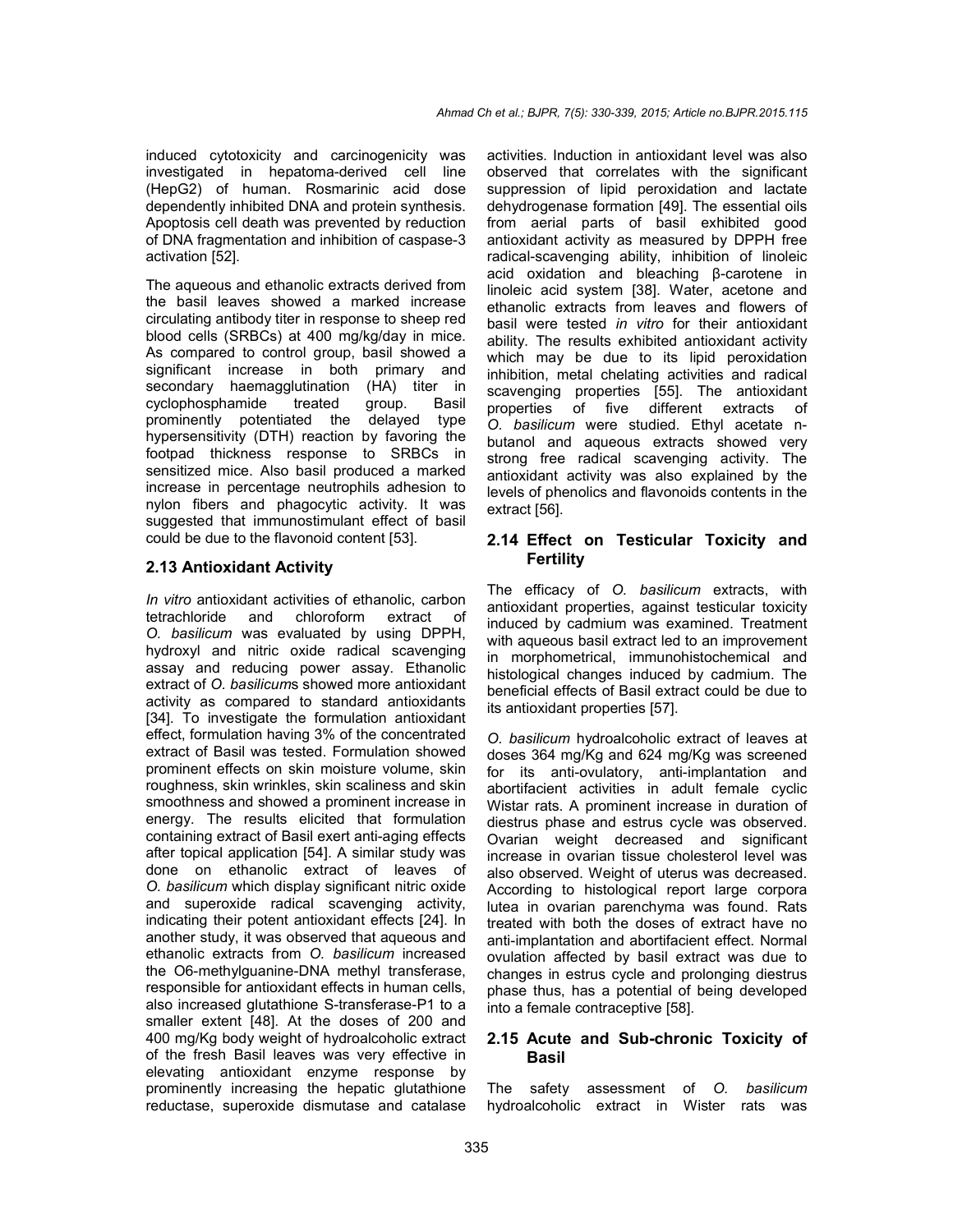examined. The results of acute study showed that  $LD_{50}$  of *O. basilicum* is greater than 5 mg/Kg. In sub-chronic study, no adverse effects were<br>observed on serum parameters. The observed on serum parameters. The hematological results elicited a reduction in the platelets; hematocrit and red blood cells (RBC) [59].

## **3. CONCLUSION**

Plants have been used for the treatment of enormous number of diseases throughout the world. "Sweet basil" is used in both Ayurvedic and Unani system of medicine and also popular for its culinary and ornamental uses. From medicinal point of view, the vast survey of literature showed that *O. basilicum* has a huge spectrum of pharmacological activities. Crude extracts and essential oil of various parts of plants have been used for their antibacterial,<br>anticancer. anticonvulsant. antidiabetic. anticancer, anticonvulsant, antihyperlipidemic, anti-inflammatory, antioxidant, antistress, hepatoprotective and immunomodulatory properties. Sweet basil with diverse biological potentials has a great scope for further new area of investigations. Future research should be emphasized on *O. basilicum* for evaluation of its pharmacological properties and for control of various diseases especially in cancer, cardiac, neuropsychological disorders for the welfare & service of mankind.

# **CONSENT**

It is not applicable.

## **ETHICAL APPROVAL**

It is not applicable.

## **COMPETING INTERESTS**

Authors have declared that no competing interests exist.

## **REFERENCES**

- 1. Muralidharan A, Dhananjayan R. Cardiac stimulant activity of *Ocimum basilicum* Linn extracts. Indian J Pharmacol. 2004;36: 163-6.
- 2. Javanmardi J, Khalighi A, Kashi A, Bais HP, Vivanco JM. Chemical characterization of basil (*Ocimum basilicum* L.) found in local accessions and used in traditional medicines in Iran. J Agric Food Chem. 2002;50:5878-83.
- 3. Nadkarni KM. The Indian Plants and Drugs. New Delhi: Shrishti Book Distributors. 2005;263.
- 4. Dymock W, Warden CJH, Hooper D. Pharmacographica Indica. A history of the principal drugs of vegetable origin. New Delhi: Shrishti Book Distributors. 2005; 82-5.
- 5. Jayaweera DMA. Medicinal plants, (indigenous and exotic) used in ceylon. Colombo: The National Science Foundation of Sri Lanka. 1981;101-3.
- 6. Kirtikar KR, Basu BD. Indian Medicinal Plants with Illustrations. 2<sup>nd</sup> edition. Uttaranchal, Oriental Enterprises. 2003; 2701-2705.
- 7. Simon, James E, Alena F, Chadwick and Lyle E, Craker. Herbs: An indexed bibliography 1971-1980: The scientific literature on selected herbs, aromatic and medicinal plants of temperate zone. Archon Books. (HSA Library); 1984.
- 8. Grieve M. A modern herbal; the medicinal, culinary, cosmetic and economic properties, cultivation and folklore of herbs, grasses, fungi, shrubs & trees with all their modern scientific uses. New York: Dover Publications. 1971;87.
- 9. Sperry, Jacob. Garden seeds. New York: Daily Gazette. News bank Infoweb-America's Historical Newspapers; 2009.
- 10. Blank AF, Rosa YR, Carvalho Filho JL, Santos CA, Arrigoni-Blank MF, Niculau ES, et al. A diallel study of yield components and essential oil constituents in basil (*Ocimum basilicum* L.). Ind Crops Prod. 2012;38:93–8.
- 11. Boxer, Arabella and Philippa Back. The Herb Book. London: Octopus Books Limited; 1980.
- 12. Muenscher WC, Rice MA. Garden spice and wild pot-herbs. Ithaca, New York: Cornell University Press; 1978.
- 13. Duke JA. Culinary herbs: A potpourri. Buffalo, New York: Bonch Magazine Limited; 1985.
- 14. Lawrence BM. A review of the world production of essential oil. Perfumes Flavors. 1985;10:2–16.
- 15. Baytop T. Treatment with plants in Turkey, Istanbul. Turkey: Istanbul University Publication. 1984;3255.
- 16. M. Ismail. Central properties and chemical composition of *Ocimum basilicum* essential oil. Pharm Biol. 2006;44(8):619–626.
- 17. Juliana SO, et al. Phytochemical screening and anticonvulsant property of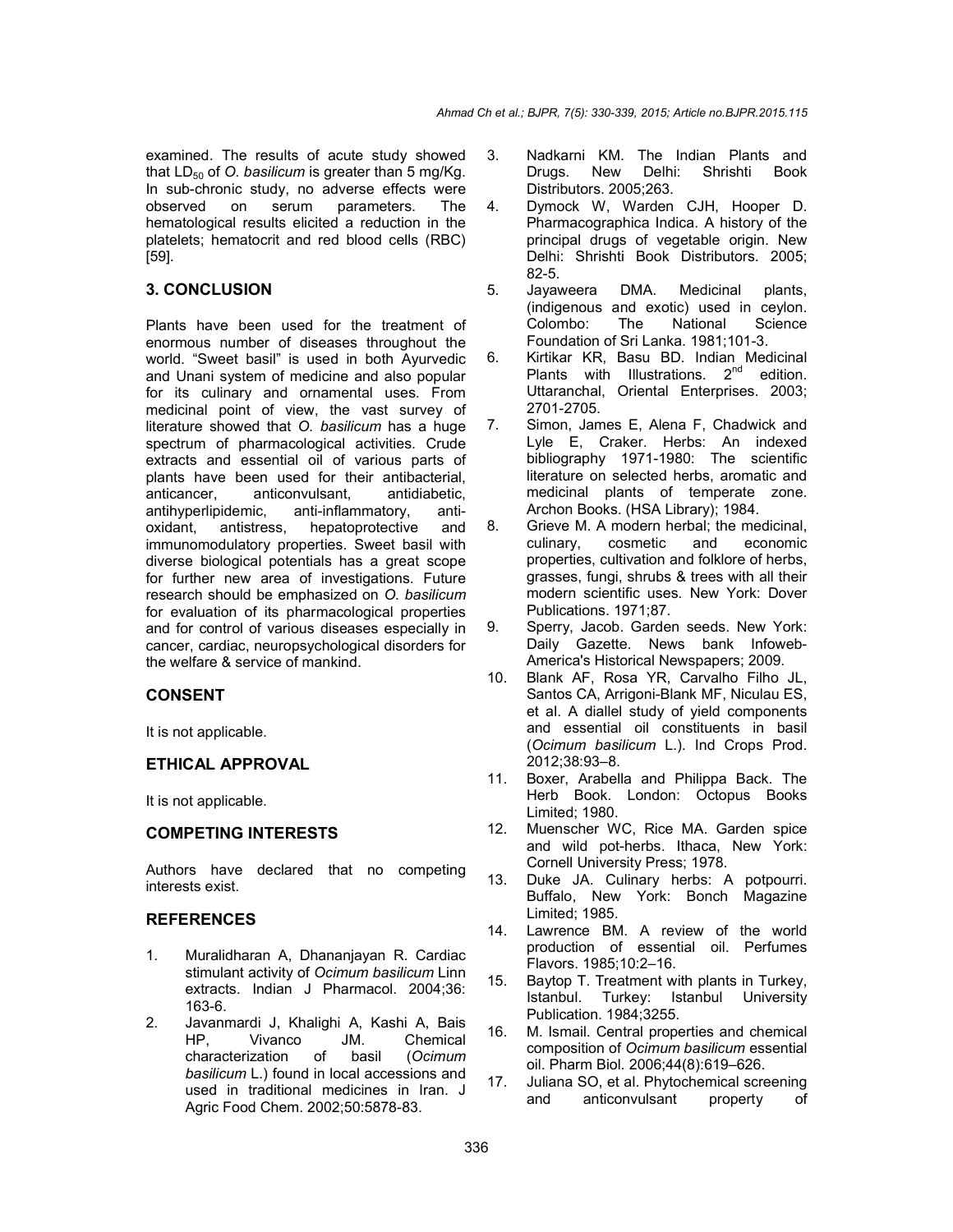*Ocimum basilicum* leaf essential oil. Latin American and Caribbean J Med and Aromatic Plants. 2009;8(3):195–202.

- 18. Arthi N, Murugan K. Larvicidal and repellent activity of *Vetiveria zizanioides* L, *Ocimum basilicum* Linn and the microbial pesticide spinosad against malarial vector, *Anopheles stephensi* Liston (Insecta: Diptera: Culicidae). Journal of Biopesticides. 2010;3:199–204.
- 19. Anonymous. The wealth of India. New Delhi, National Institute of Science<br>Communication and Information Communication and Resources. 2003;4:216-218.
- 20. Choudhury GB, Prabhat KJ, Nayak BS, Panda SK, Tripathy SK. Phytochemical investigation and evaluation of analgesic activity of leafy extracts of various *Ocimum* (TULSI) species. The Indian Pharmacist. 2010;8(12):67-70.
- 21. Venâncio AM, Onofre AS, Lira AF, Alves PB, Blank AF, Antoniolli AR, Marchioro M, EstevamCdos S, De Araujo BS. Chemical composition, acute toxicity, and antinociceptive activity of the essential oil of a plant breeding cultivar of basil (*Ocimum basilicum* L). Planta Med. 2010;77(8): 825-9.
- 22. Benedec D, Pârvu AE, Oniga I, Toiu A, Tiperciuc B. Effects of *Ocimum basilicum* L. extract on experimental acute inflammation. Rev Med Chir Soc Med Nat Iasi. 2007;111(4):1065-9.
- 23. El-Beshbishy H, Bahashwan S. Hypoglycemic effect of basil (*Ocimum basilicum*) aqueous extract is mediated through inhibition of α-glucosidase and αamylase activities: An *In vitro* study. Toxicol Ind Health. 2012;28(1):42-50.
- 24. Meera R1, Devi P, Kameswari B, Madhumitha B, Merlin NJ. Antioxidant and hepatoprotective activities of *Ocimum basilicum* Linn. And *Trigonellafoenum graecum* Linn against H2O2 and CCL4 induced hepatotoxicity in goat liver. Indian J Exp Biol. 2009;47(7):584-90.
- 25. Saha S, Mukhopadhyay MK, Ghosh PD, Nath D. Effect of methanolic leaf extract of *Ocimum basilicum* L. on benzene-induced hematotoxicity in mice. Evid Based Complement Alternat Med. 2012;176385.
- 26. Amrani S, Harnafi H, BouananiNel H, Aziz M, Caid HS, Manfredini S, et al. Hypolipidaemic activity of aqueous *Ocimum basilicum* extract in acute hyperlipidaemia induced by triton WR-1339

in rats and its antioxidant property. Phytother Res. 2006;20(12):1040-5.

- 27. Das P, Sahoo S, Sethi R. Phytochemical and pharmacological investigation of the plant *Ocimum basilicum* with special reference to its anti ulceration property. J Pharm Res. 2010;3(1):63-66.
- 28. Singh S. Evaluation of gastric anti-ulcer activity of fixed oil of *Ocimum basilicum* Linn. and its possible mechanism of action. Indian J Exp Biol. 1999;37(3):253-7.
- 29. Akhtar MS, Munir M. Evaluation of the gastric antiulcerogenic effects of *Solanum nigrum, Brassica oleracea* and *Ocimum basilicum* in rats. J Ethnopharmacol. 1989; 27(1-2):163-76.
- 30. Fathiazad F, Matlobi A, Khorrami A, Hamedeyazdan S, Soraya H, Hammami M, et al. Phytochemical screening and evaluation of cardioprotective activity of ethanolic extract of *Ocimum basilicum* L. (basil) against isoproterenol induced myocardial infarction in rats. DARU J Pharm Sci. 2012;20:87.
- 31. Satoh T, Sugawara Y. Effects on humans elicited by inhaling the fragrance of essential oils: Sensory test, multi-channel thermometric study and forehead surface potential wave measurement on basil and peppermint. Anal Sci. 2003;19(1):139-46.
- 32. Sarahroodi S, Esmaeili S, Mikaili P, Hemmati Z, Saberi Y. The effects of green *Ocimum basilicum* hydroalcoholic extract on retention and retrieval of memory in mice. ANC Sci Life. 2012;31(4):185-9.
- 33. Bora KS, Arora S, Shri R. Role of *Ocimum basilicum* L. in prevention of ischemia and reperfusion-induced cerebral damage, and motor dysfunctions in mice brain. J Ethnopharmacol. 2011;137(3):1360-5.
- 34. Khosro I, Pahlaviani MR, Massiha A, Bidarigh S, Giahi M and Muradov PZ. "Analysis of the phytochemical contents and anti-microbial activity of *Ocimum basilicum* L. Int J Mol Clin Microbiol. 2012; 141-147.
- 35. Dinanath DP, Dnyandeo KM, Gurumeet CW. Antibacterial and antioxidant study of *Ocimum basilicum labiatae* (sweet basil). J Advanced Pharm Edu & Res. 2011;2: 104-112.
- 36. Hossain MA, Kabir MJ, Salehuddin SM, Rahman SM, Das AK, Singha SK, Alam MK, Rahman A. Antibacterial properties of essential oils and methanol extracts of sweet basil *Ocimum basilicum* occurring in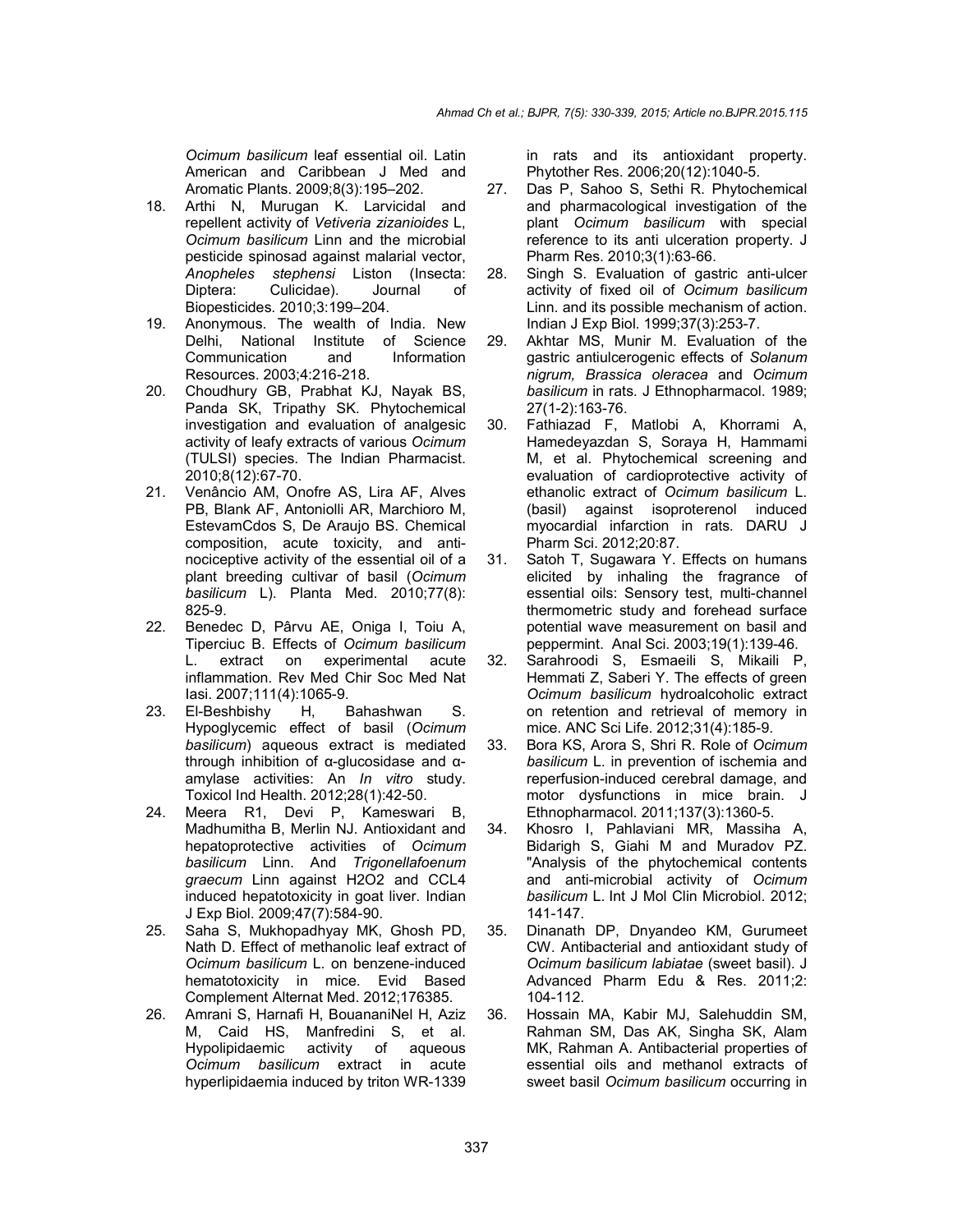Bangladesh. Pharm Biol. 2010;48(5): 504-11.

- 37. Opalchenova G, Obreshkova D. Comparative studies on the activity of basil--an essential oil from *Ocimum*  **basilicum** L. against multidrug resistant clinical isolates of the general isolates of the genera<br>
pccus, Enterococcus and Staphylococcus, Enterococcus *Pseudomonas* by using different test methods. J Microbiol Methods. 2003;54(1): 105-10.
- 38. Hussain AI, Anwar F, Sherazi STH, Przybylski R. Chemical composition, antioxidant and antimicrobial activities of basil (*Ocimum basilicum*) essential oils depends on seasonal variations. Food Chem. 2008;108:986-995.
- 39. Amir MDM, Jalal S, Peyman M, Jalil DS. Antimicrobial activity of essential oil extract of *Ocimum basilicum* L. leaves on a variety of pathogenic bacteria. J Med Plants Res. 2011;5(15):3453-3456.
- 40. Matiz G, Osorio MR, Camacho F, Atencia M, Herazo J. Effectiveness of antimicrobial formulations for acne based on orange (*Citrus sinensis*) and sweet basil (*Ocimum basilicum* L) essential oils. Biomedica. 2012;32(1):125-33.
- 41. Siddiqui BS, Bhatti HA, Begum S, Perwaiz S. Evaluation of the antimycobacterium activity of the constituents from *Ocimum basilicum* against *Mycobacterium tuberculosis*. J Ethnopharmacol. 2012; 144(1):220-2.
- 42. Chiang LC, Ng LT, Cheng PW, Chiang W, Lin CC. Antiviral activities of extracts and selected pure constituents of *Ocimum basilicum*. Clin Exp Pharmacol Physiol. 2005;32(10):811-6.
- 43. Erler F, Ulug I, Yalcinkaya B. Repellent activity of five essential oils against *Culex pipiens*. Fitoterapia. 2006;77(7-8):491-4.
- 44. Sienkiewicz M, Lysakowska M, Pastuszka M, Bienias W, Kowalczyk E. The potential of use basil and rosemary essential oils as effective antibacterial agents. Molecules. 2013;18(8):9334-51.
- 45. Govindarajan M, Sivakumar R, Rajeswary M, Yogalakshmi K. Chemical composition and larvicidal activity of essential oil from *Ocimum basilicum* (L.) against *Culex tritaeniorhynchus, Aede salbopictus* and *Anopheles subpictus* (Diptera: Culicidae). Exp Parasitol. 2013;134(1):7-11.
- 46. De Almeida I, Alviano DS, Vieira DP, Alves PB, Blank AF, Lopes AH, et al. Antigiardial activity of *Ocimum basilicum*

essential oil. Parasitol Res. 2007;101(2): 443-5.

- 47. Hayam MEE, Abeer FB. *In vitro* anti-*Trichomonas vaginalis* activity of *Pistacia lentiscus* mastic and *Ocimum basilicum* essential oil. J Parasitic Diseases; 2013.
- 48. Niture SK, Rao US, Srivenugopal KS. Chemopreventative strategies targeting the<br>MGMT repair protein: Augmented MGMT repair protein: Augmented expression in human lymphocytes and tumor cells by ethanolic and aqueous extracts of several Indian medicinal plants. Int J Oncol. 2006;29(5):1269-78.
- 49. Dasgupta T, Rao AR, Yadava PK. Chemomodulatory efficacy of basil leaf (*Ocimum basilicum*) on drug metabolizing and antioxidant enzymes and on carcinogen-induced skin and fore stomach papillomagenesis. Phyto Medicine. 2004; 11(2-3):139-51.
- 50. Manosroi J, Dhumtanom P, Manosroi A. Anti-proliferative activity of essential oil extracted from Thai medicinal plants on KB and P388 cell lines. Cancer Lett. 2006; 235(1):114-20.
- 51. Kathirvel P, Ravi S. Chemical composition of the essential oil from basil (*Ocimum basilicum* Linn.) and it's *In vitro* cytotoxicity against HeLa and HEp-2 human cancer cell lines and NIH 3T3 mouse embryonic fibroblasts. Nat Prod Res. 2012;26(12): 1112-8.
- 52. Renzulli C, Galvano F, Pierdomenico L, Speroni E, Guerra MC. Effects of rosmarinic acid against aflatoxin B1 and ochratoxin-A-induced cell damage in a human hepatoma cell line (Hep G2). J Appl Toxicol. 2004;24(4):289-96.
- 53. Neelam LD, Nilofer SN. Preliminary immunomodulatory activity of aqueous and ethanolic leaves extracts of *Ocimum basilicum* Linn in mice. Int J Pharm Tech Res. 2010;2(2):1342-9.
- 54. Rasul A, Akhtar N. Formulation and in vivo evaluation for anti-aging effects of an emulsion containing basil extract using non-invasive biophysical techniques. Daru J Pharm Sci. 2011;19(5):344-50.
- 55. Yeşiloglu Y, Sit L. Antioxidant properties of various solvent extracts from purple basil. Spectrochim Acta A Mol Biomol Spectrosc. 2012;95:100-6.
- 56. Kaurinovic B, Popovic M, Vlaisavljevic S, Trivic S. Antioxidant capacity of *Ocimum basilicum* L and *Origanum vulgare* L extracts. Molecules. 2011;16(9):7401-14.